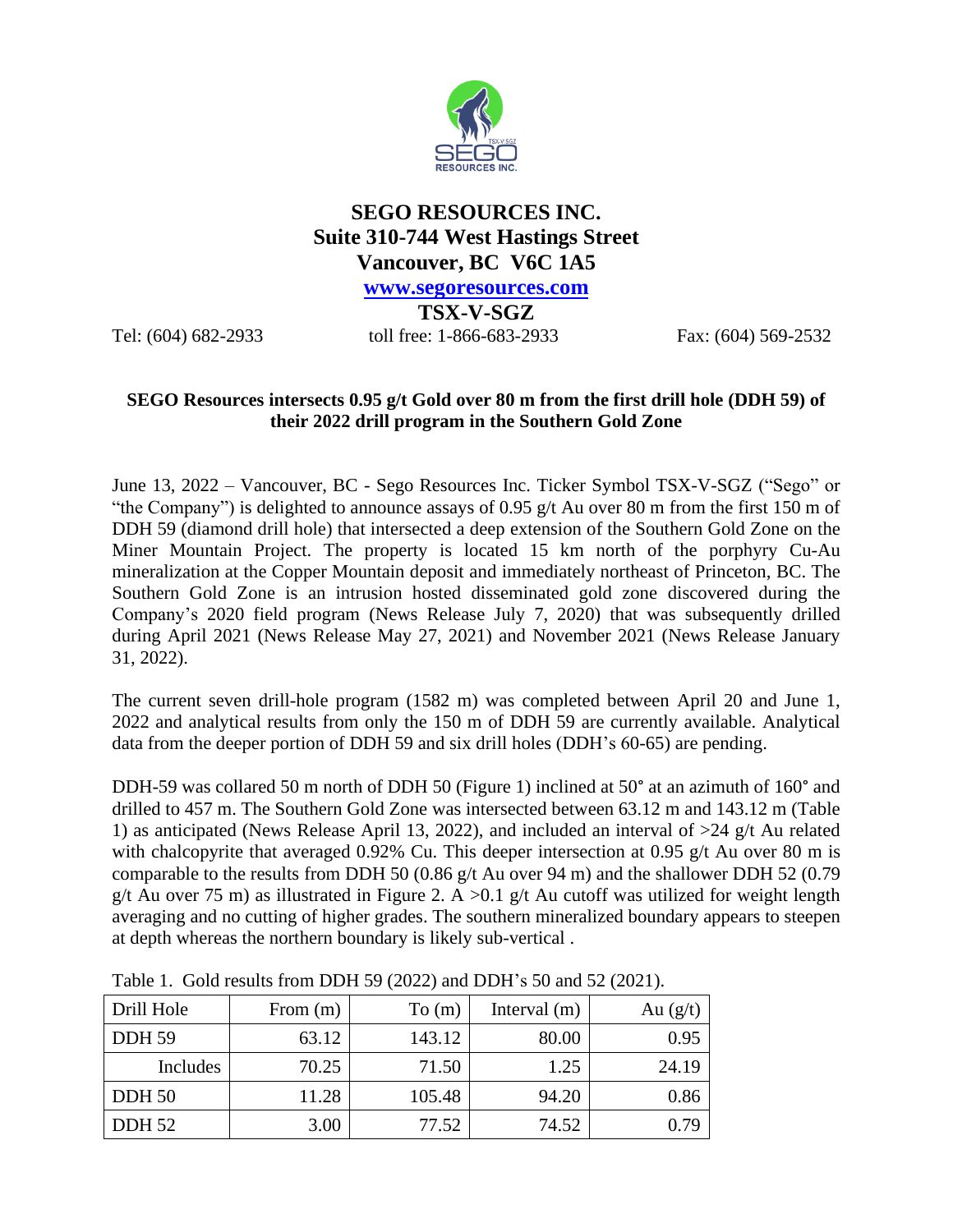The deeper portion of DDH 59 is also anticipated to intersect features causing the overlapping strongly induced polarized chargeability and magnetic anomalies between 250 m and 500 m. Fine-grained disseminated pyrite occurs between 215 m and 265 m and trace amounts extend to the end of the hole. Starting at 220 m, several percent disseminated magnetite hosted in a complex biotite diorite intrusion breccia extends to the end of the hole. The disseminated pyrite and magnetite undoubtedly generated the geophysical anomalies. Only trace sporadic disseminated chalcopyrite is noted in the drill hole. Analytical results from this deeper portion of DDH 59 are pending, as mentioned above.

Five holes (DDH 60-64) have tested the western extension of the Southern Gold Zone over 150 m (Figure 1). The seventh final deep hole, DDH 65, collared 100 m east and subparallel to DDH 59 and ~50 m north of DDH 49 was drilled to test the potential of deep extension of the Southern Gold Zone and geophysical anomalies. The results of these drill holes will be released as analytical data becomes available.

**CEO J. Paul Stevenson comments,** *"DDH 59 drill results indicate the Southern Gold Zone is deeper than previously known and is open at depth. Future drilling north of the Zone will explore for a deeper extension of the Southern Gold Zone and the potential for distal blind porphyry copper-gold mineralization located north of the South Gold Zone."* 



\*Figures 1 and 2 are available in the News Release June 13, 2022 at www.segoresources.com

Figure 1. The Southern Gold Zone results from the 2021 drill holes (DDH 46-58) and upper portion of the DDH 59 and the collars and traces of unanalyzed 2022 DDH 60 to 65 located on a simplified geology base map.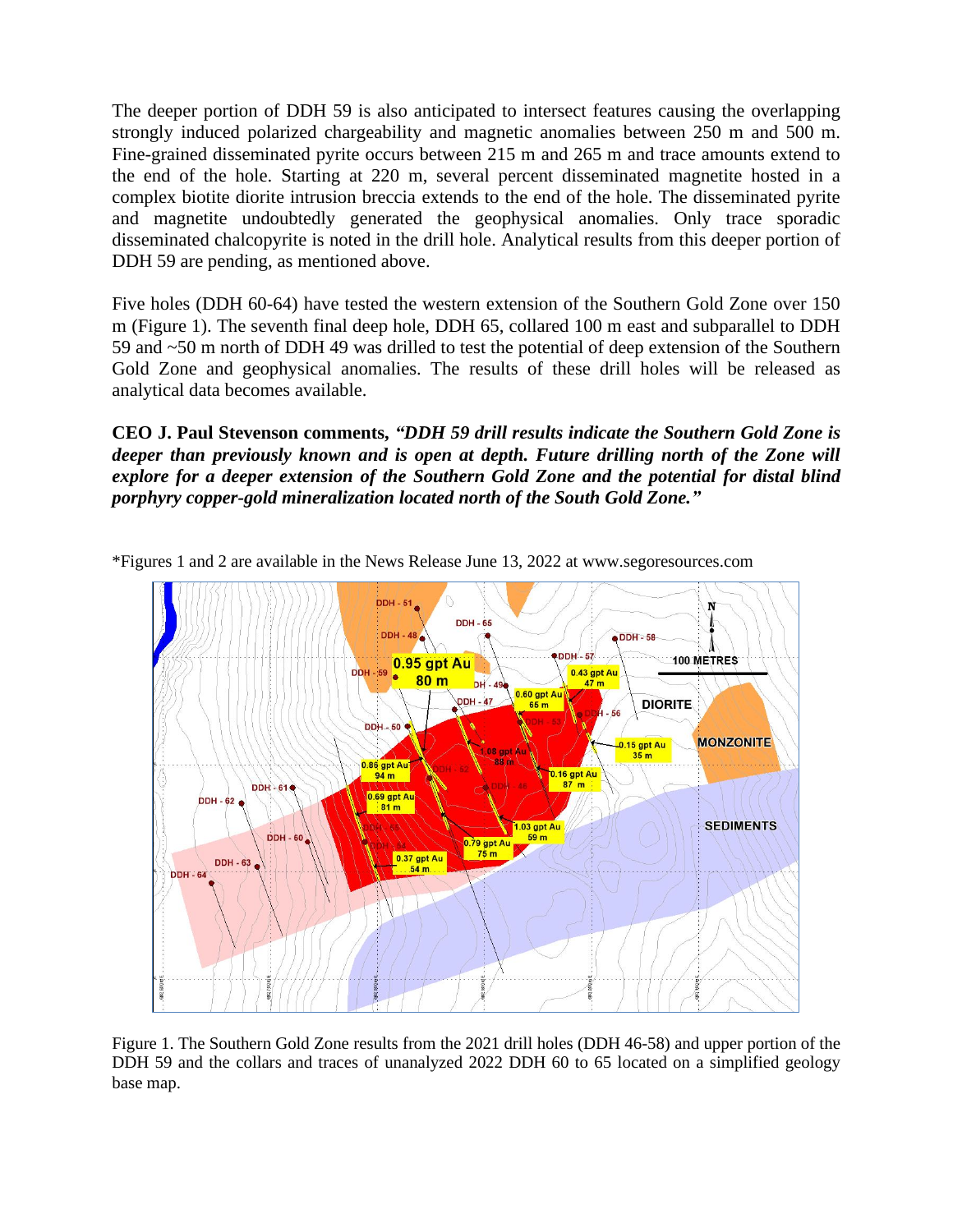

Figure 2. The Southern Gold Zone in cross section of DDH 59-50-52 viewing 0.70° or roughly east.

## **Quality Assurance / Quality Control**

Drill core was shipped to MSALABS in Langley, BC for sample preparation and analysis. MSALABS is ISO/IEC 17025 and ISO 9001 certified. Samples were analyzed using an aqua regia digestion with an ICP finish.

Control samples comprising certified reference samples and blank samples were systematically inserted into the sample stream and analyzed as part of the Company's quality assurance/quality control protocol.

This news release was reviewed and approved by Ron Britten, Ph.D., P.Eng., a Qualified Person under NI 43-101.

*Join CEO J. Paul Stevenson on Thursday June 16th at 11amPT/2pmET for a live event where he'll provide additional context for this news release and answer questions from the audience: [https://my.6ix.com/N8QBTAF2](https://nam12.safelinks.protection.outlook.com/?url=https%3A%2F%2Fmy.6ix.com%2FN8QBTAF2&data=05%7C01%7C%7C4572fa67dc9d44a4c95108da4b238764%7C84df9e7fe9f640afb435aaaaaaaaaaaa%7C1%7C0%7C637904913222542292%7CUnknown%7CTWFpbGZsb3d8eyJWIjoiMC4wLjAwMDAiLCJQIjoiV2luMzIiLCJBTiI6Ik1haWwiLCJXVCI6Mn0%3D%7C3000%7C%7C%7C&sdata=QZ6Qem%2BagPCGHoFJvgp1o%2Bp86khK5CztlY%2BGu4ZfZjw%3D&reserved=0)*

## **About the Project:**

Sego is 100% owner of the Miner Mountain project, an alkalic copper-gold porphyry exploration project near Princeton, British Columbia. The Miner Mountain Project combines alkalic porphyry copper-gold mineralization in the Cuba and other zones and the unusual gold